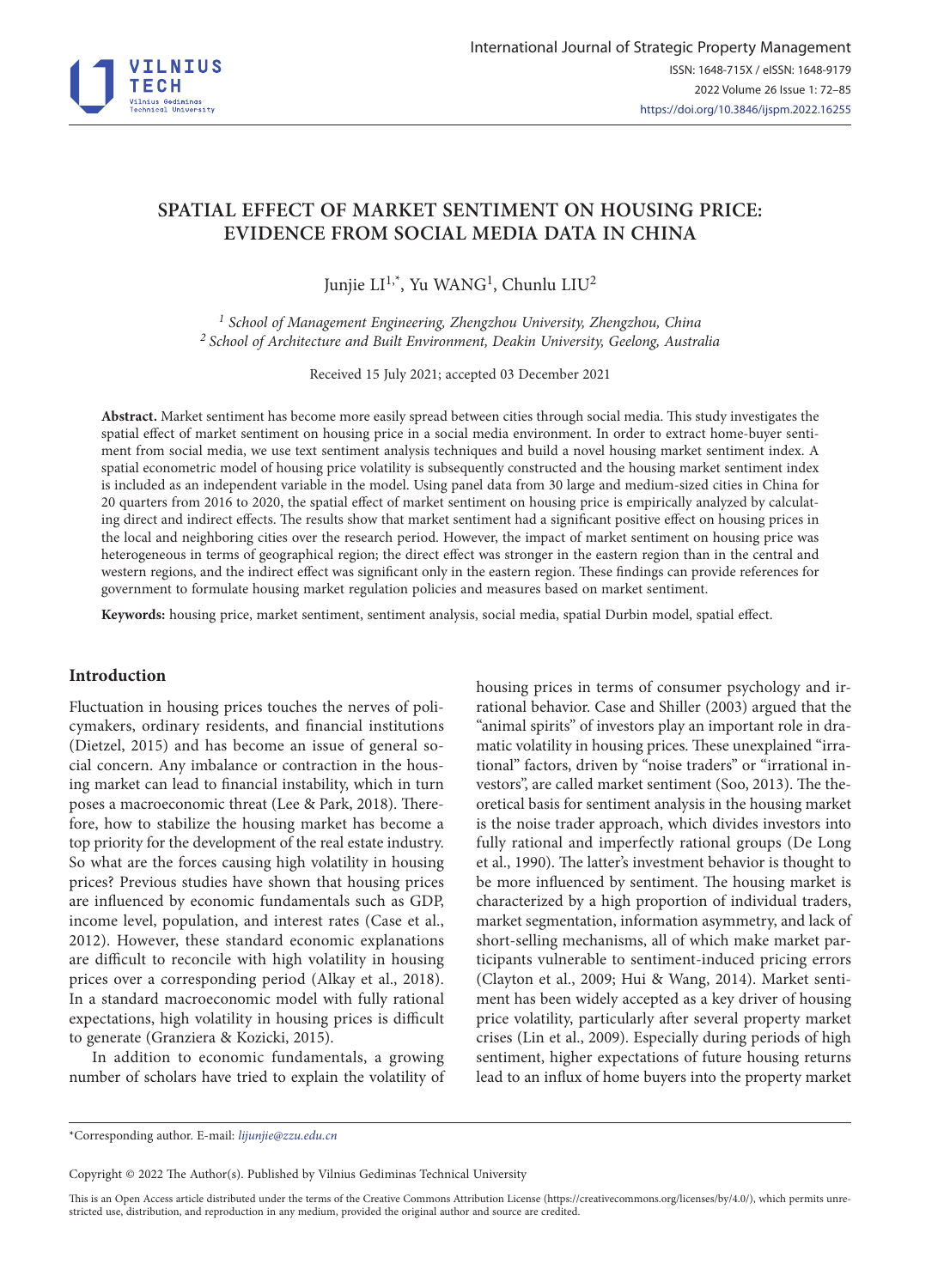and a rapid increase in transaction volumes (Fischer & Stamos, 2013). This overreaction to price changes may lead to significant upward momentum in housing prices (Case & Shiller, 2003).

With the help of social media (e.g., Twitter, Facebook, Sina Weibo), interactions among home buyers have become faster and easier, and market sentiment may spread and amplify rapidly through the Internet and so influence housing prices to some extent. Recent empirical studies have also suggested that interactions on social media are an important mechanism to explain housing price contagion (DeFusco et al., 2018). For example, using Facebook social media data, Bailey et al. (2018) found that social interactions played an important role in shaping individuals' housing market beliefs and investment behavior, confirming the theory that the spread of sentiment among investors can have an impact on expectations in housing markets (Gao et al., 2020). Bayer et al. (2021) further confirmed that individuals' experiences of housing prices in social networks are a significant source of heterogeneity in their housing market expectations and can influence home purchase decisions, with the resulting shift between optimism and pessimism about future housing price growth leading to housing price volatility. With the communication effect of social media, market sentiment "infection" occurs quickly and spreads continuously, generating "irrational expectations" and further increasing the possibility of rising housing prices (Li et al., 2020). Therefore, an in-depth exploration of the role of market sentiment in housing price volatility in the social media environment is crucial for stabilizing the property market.

Although explorations targeting the relationship between market sentiment and housing price volatility have gradually attracted the attention of scholars, research on market sentiment has still not received as much attention as research on the stock market (Balcilar et al., 2021). In particular, market sentiment in the social media environment is understudied and it is unclear how this plays a role in housing price volatility, despite its evident importance for irrational and volatile housing markets (Hui & Wang, 2014). More importantly, the housing market is not completely independent and, with the popularity of social media, market sentiment infection occurs rapidly and continues to spread across cities (Li et al., 2021), with a possible spatial effect on housing prices. However, this spatial effect has long been overlooked in previous studies of market sentiment as it affects housing prices.

Based on the above analysis, the objective of this research is to examine the spatial effect of market sentiment on housing prices in a social media environment. Three detailed questions need to be addressed: 1) How can we construct a housing market sentiment index from social media data which is a measure of housing market sentiment? 2) How does market sentiment affect housing prices through a spatial effect? and 3) Do differences in geographical location lead to differences in the spatial effect of market sentiment?

For the first question, it is first necessary to identify the subject of market sentiment and which social media platform to choose. The subject of market sentiment in our study is the home-buyer, who buy houses to live in themselves, not the investor, who sell their houses after its value has appreciated. This is due to the fact that our research focuses on representative large and medium-sized cities in China, which are economically developed and attract a large number of young people who leave their hometowns to work in these cities. After working, the next important thing for these young people is to get married, and in the traditional Chinese concept of "a house means a home", buying a house is often a prerequisite for young people to get married, which inevitably generates a huge demand for housing. In addition, there are currently very strict housing purchase restrictions in China, which will lead to a very limited speculative group in the housing market for sure. Thus, the sentiment of the home-buyers sets the tone of market sentiment. Furthermore, the majority of the homebuyer groups in China are young people who commonly use the largest Chinese social media platform – Sina Weibo – to express their views, which is the reason why Sina Weibo was chosen as the source of market sentiment data for the subsequent study in this paper. We then used a web crawler to obtain social media text data related to the housing market, which was then analysed using text sentiment analysis techniques to construct a housing market sentiment index for different cities at different times.

The second and third questions involve the spatial effect and required the use of spatial econometric models that decompose a spatial effect into direct and indirect effects (the indirect effect is also known as the spatial spillover effect). We incorporated the established housing market sentiment index as an independent variable in the spatial econometric model of house price volatility to empirically examine the direct and indirect effects of market sentiment on housing prices from the whole sample and different regions. The answers to these questions can help us further understand the laws of market sentiment affecting housing price and provide a reference for establishing a long-term mechanism for stable and healthy development of the housing market from the perspective of market sentiment management.

### **1. Literature review**

While the role of sentiment in market conditions is easy to understand, the measurement of sentiment in a complex, asymmetrical information economy is not straightforward (Heinig & Nanda, 2018). Relying on direct surveys is a common measure (Case et al., 2012). Lambertini et al. (2013) used data from the University of Michigan Consumer Survey to provide evidence about the importance of consumer sentiment on the dynamics of the U.S. housing market. Ling et al. (2014) investigated survey-based sentiment measures of investor sentiment in private commercial real estate markets and returns. However, in the case of the highly geographical housing market, direct surveys are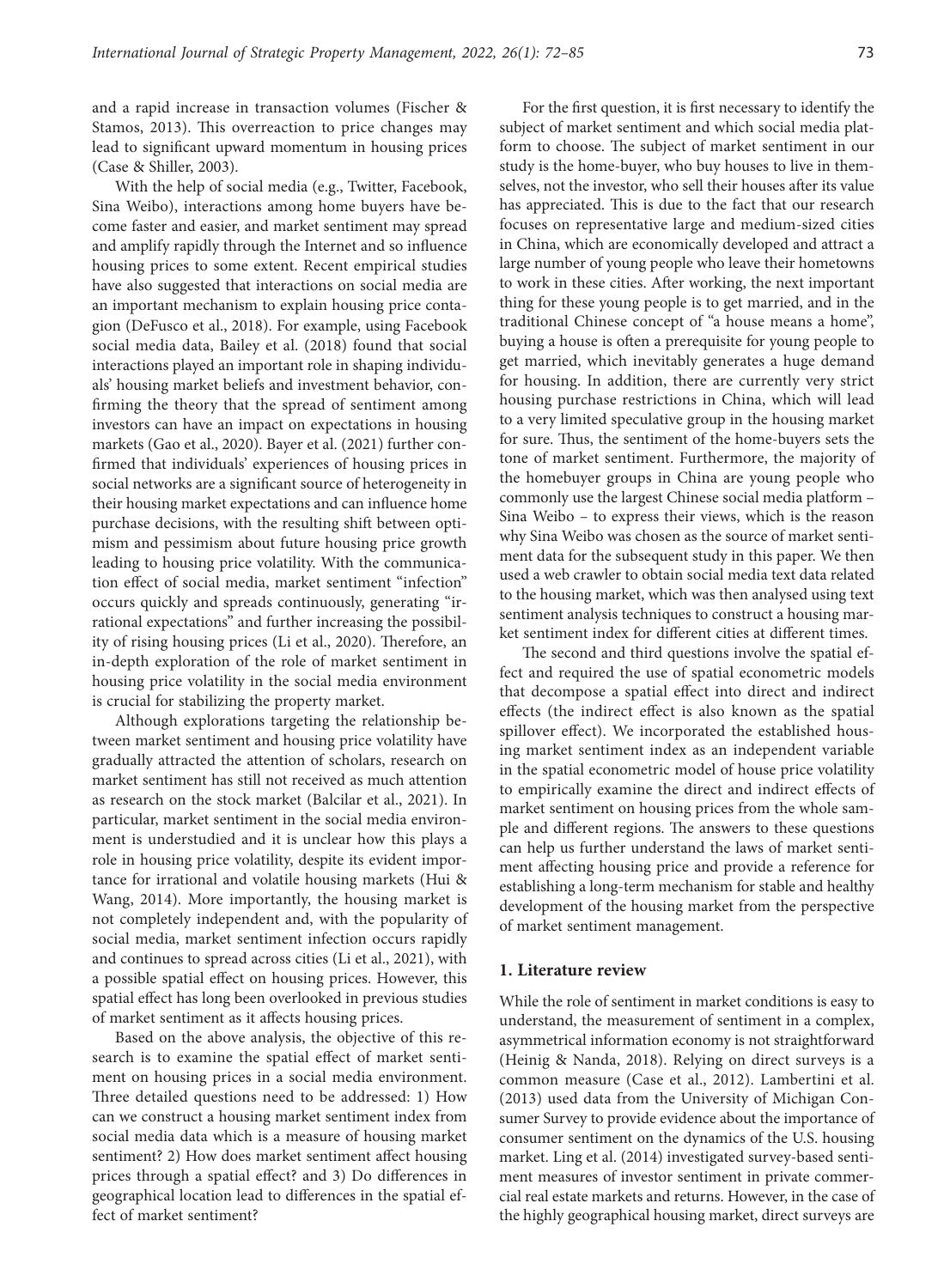difficult to use for scientific measurement of market sentiment in different regions and cities (Marcato & Nanda, 2016). Indirect characteristics of market sentiment with the help of macroeconomic indicators are other common measures of market sentiment (Baker & Wurgler, 2007). Balcilar et al. (2021) analyzed the application of sentiment indicators in the housing market using economic sentiment indicators from the E.U. and the U.S. Marcato and Nanda (2016) tested economic indicators as sentiment indicators to predict housing market returns. Wang and Hui (2017) used principal component analysis to select representative macroeconomic indicators that analyzed the impact of market sentiment on the real estate market in Hong Kong. However, as the macroeconomic indicators selected are usually ex-post data, the constructed sentiment index has a lag. In addition to these indirect proxies and direct surveys, text-based sentiment measurement analysis has recently attracted increasing attention since greatly increased computing power and wide availability of online data have gradually made accessible rich sources of information. The advantages of this approach over traditional sentiment measurement are the large number of sources of available data, the low cost and effort of data collection, and the relative straightforwardness of measurement. Heinig and Nanda (2018) applied textual analysis based on word lists to commercial real estate (CRE) data for London West End to capture the effect of sentiment. Hausler et al. (2018) examined the relationship between news-based sentiment, captured through a machine learning approach, and the US securitised and direct commercial real estate markets. Beracha et al. (2019) captured news-based market sentiment for real estate and its extent through textual analysis. Taking Guangzhou as an example, Gao and Zhao (2018) used text mining method to extract media influence from media texts, and constructed the buyer confidence index, and used it as a proxy variable for home-buyers' sentiment. However, mainstream media tend to carry a certain opinion bias (Ardèvol-Abreu & Gil de Zúñiga, 2017), which may also lead to mainstream media sentiment not necessarily being a true expression of market sentiment. For example, financial media may amplify market sentiment (Ren et al., 2021).

Social media is rapidly replacing non-digital media as a convenient and fast medium for communicating and sharing information, allowing users to interactively express their one-sided views on the housing market. The role of social media in sentiment detection has received increasing attention from researchers (Cerchiello & Nicola, 2018). Social media data have the characteristics of full samples, high frequency, and immediacy, and a sentiment index based on social media data is highly representative and forward-looking (Da et al., 2015). The measurement of market sentiment from social media has received increasing attention from researchers in recent years and has been widely used in financial markets such as stocks (Siikanen et al., 2018). For example, measuring sentiment from Twitter has been used for several purposes including analyzing the impact on share price volatility (Siikanen

et al., 2018), forecasting trends in the Dow Jones Industrial Average (Ranco et al., 2015), assessing the systemic risk of Italian banks (Cerchiello et al., 2017), and performing financial analysis and forecasting (Oliveira et al., 2017). Giannini et al. (2019) used Twitter data to examine how sentiment affected trading and how changes in investor disagreement were tracked. Yu and Yuan (2011) found that the relationship between company sentiment as reflected in social media and company stock returns and volatility was stronger than in traditional news media. Huang et al. (2015) used Sina Weibo as a data source for constructing a market sentiment index to study the relationship between market sentiment and financial markets. Topics and interactions on social media are more likely to stimulate investors' attitudes toward the market and thus influence the volatility of asset prices (Leitch & Sherif, 2017). All of these studies show that social media is a valuable resource and an important source of information to support decision-making. However, existing housing-related research on market sentiment is seriously lacking, most existing studies have relied on indirect indicators such as relatively lagging macroeconomic data, and the use of social media data, which can indicate the public's immediate attitudes toward the latest information, is still uncommon. The impact of this data source on home-buyer sentiment is evident in the modern information society (Cerchiello & Nicola, 2018). Sinyak et al. (2021) found that social media of the real estate market can be considered a valuable and innovative source of market sentiment and can provide real estate researchers and valuers with reliable leading market indicators. This is an interesting context from which to extract market sentiment in the housing market and further investigate its impact on housing prices, which is why this paper chooses to study market sentiment based on the social media environment.

To explore the characteristics of the impact of market sentiment on housing markets, several studies have used traditional measures such as multiple regression and vector autoregression, analyzing the predictive impact of media housing sentiment on housing prices (Soo, 2013), the effect of market sentiment on housing market returns (Ruscheinsky et al., 2018), and the impact of participants' sentiment on housing demand (Hui & Wang, 2014). Most of these methods use time-series data, but as the housing market has strong individual city characteristics, the impact of sentiment indices on housing price needs to be analyzed using panel data. For example, Lam and Hui (2018) used panel data and constructed panel regression models to study the impact of market sentiment on the future returns of Hong Kong residential properties. However, the housing market is spatially correlated, with housing prices spreading across cities (Luo et al., 2007; Wu et al., 2017), but traditional panel regression models ignore the spatial correlation of housing markets and do not take into account the spatial effect of sentiment on housing prices, leading to potentially biased estimates from the resulting models. Spatial econometric models, which incorporate spatial factors into the model by constructing a spatial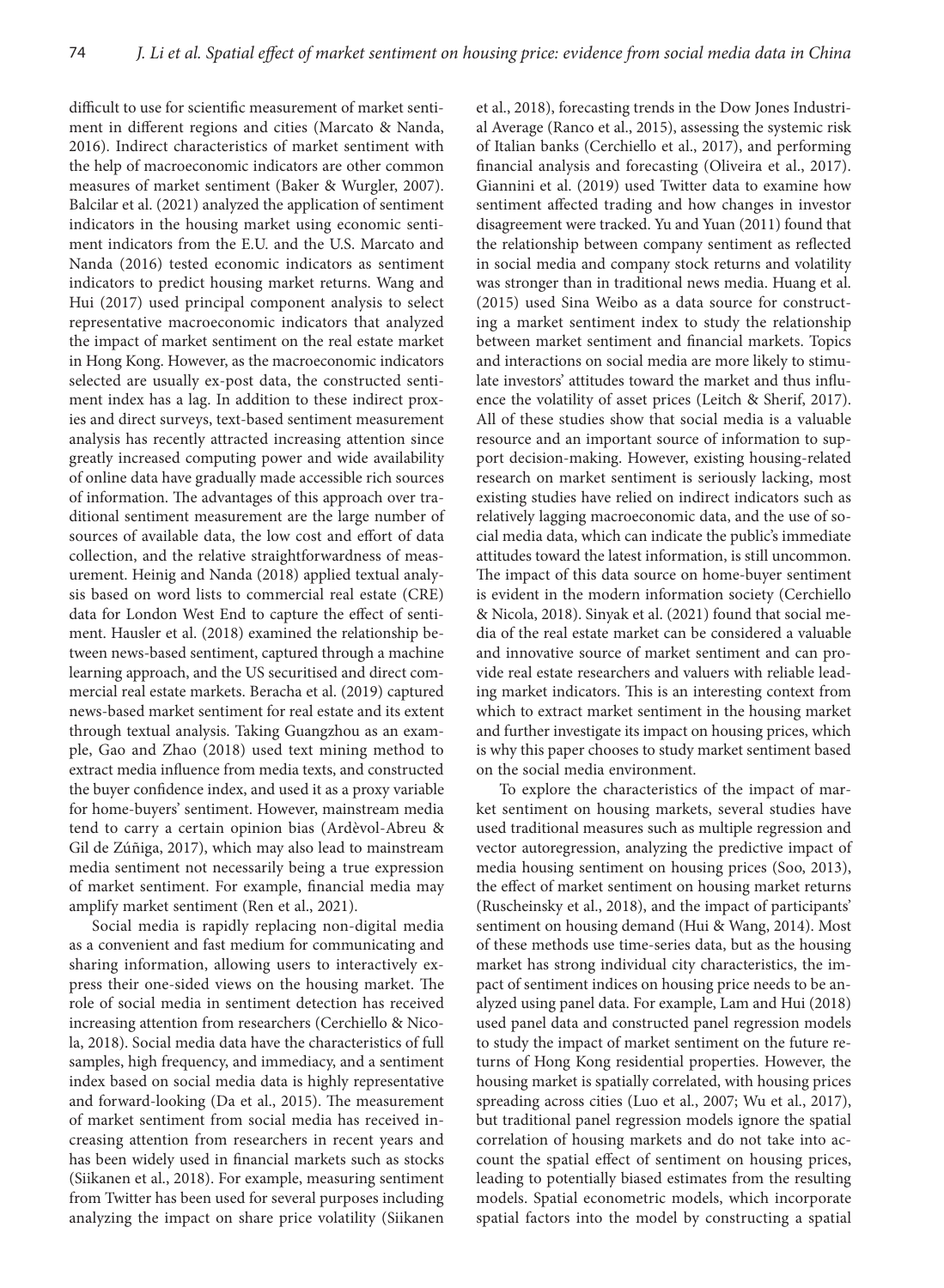weight matrix, have been widely used in studies exploring housing price volatility (Vergos & Zhi, 2018). For example, Liang et al. (2020) used spatial econometric models to study the factors influencing housing prices and their spatial effect, which included direct and indirect effects. Therefore, this paper investigates the direct and indirect effects of market sentiment and each control variable on housing price based on the decomposition effect of the spatial econometric model, and provides insight into the impact of market sentiment on housing price from the perspective of the spatial effect, making up for the shortcomings in previous literature.

# **2. Methodology**

# **2.1. Development of a housing market sentiment index based on social media data**

With its high degree of openness and rich expression of ideas and opinions, Weibo provides a large amount of content-rich textual data for capturing market sentiment. This study uses Sina Weibo, a representative social media platform in China, as a data source to measure market sentiment and construct a Housing Market Sentiment Index. Sina Weibo is the world's largest Chinese-language social networking platform and, according to Sina Weibo's fourth quarter (Q4) 2020 financial results, Sina Weibo reached 521 million monthly active users in December 2020. The measurement of the housing market sentiment index based on Sina Weibo data is divided into the following four steps.

(1) Obtaining social media textual data. A web crawler was written in Python to automatically retrieve data from Sina Weibo related to the topic of housing price. This was done by using "housing price" in Chinese context as a seed keyword and combining it with Baidu's keyword search system to obtain words with high relevance to "housing price" and, after manual screening, the final keyword list (Table 1) was determined and entered into the crawler. Furthermore, in order to quantify the market sentiment in each city, the collected Sina Weibo textual data needed to be categorised by city. A new web crawler was written in Python to call Sina Weibo's user API interface, access the homepage of the user of each collected Sina Weibo tweet, obtain the city tag as a geo-

Table 1. Final keyword list in Chinese context

| No. | Keyword           | No. | Keyword             |
|-----|-------------------|-----|---------------------|
| 1   | Housing price     | 9   | Restricted purchase |
| 2   | Home loans        | 10  | Loan restrictions   |
| 3   | Provident fund    | 11  | Used property       |
| 4   | Down payment      | 12  | New property        |
| 5   | Purchasing a home | 13  | Real estate         |
| 6   | Buying a home     | 14  | Property market     |
| 7   | Property tax      | 15  | Commercial property |
| 8   | Property          | 16  | Property market     |

graphic tag for each tweet. We then sorted the collected Sina Weibo textual data by city so that we obtained a corpus of homebuyer comments on the housing market in each city.

(2) Data pre-processing. The Pandas tool in Python was used to read the Sina Weibo textual data and user data collected in the previous step. The Sina Weibo textual information included the tweet body, user nickname, user ID, and post time; the user information included the user ID, user nickname, and city. The "merge" function in Pandas was then used to stitch together the Sina Weibo textual and user information using the user ID as the connected column name to obtain a database of Sina Weibo texts with time and location information. Before sentiment annotation, the text needed to be preprocessed by word separation, deactivation, and cleaning of meaningless words. This study used the Jieba Chinese lexical analysis system for word separation and the Chinese stop words list in the Apache Lucene SmartChineseAnalyzer to remove stop words. In addition, the term frequency–inverse document frequency (TF-IDF) algorithm in the field of information retrieval was used to filter out words that occurred frequently but did not affect the sentiment polarity of the text, in preparation for the subsequent analysis of the sentiment polarity of the Sina Weibo text. The TF-IDF algorithm assumes that the importance of a word or phrase increases proportionally with the number of times it appears in the document, but at the same time decreases inversely with the frequency with which it appears in the corpus.

(3) Sentiment labeling. After the data pre-processing was completed, text sentiment analysis techniques were used to calculate the sentiment tendency value in each Sina Weibo text with the help of the Baidu AI open platform. The sentiment analysis module of the Baidu AI open platform is based on the bi-directional long shortterm memory (Bi-LSTM) semantic model, which can better understand the semantics of text and accurately identify text sentiment. At the same time, the platform obtains a corpus across multiple domains through largescale corpus-tagging propagation that makes up for the shortcomings of generic classifiers, ensuring excellent results for sentiment classification in various contexts. The sentiment analysis model of the Baidu AI open platform implemented sentiment labeling in the following three steps: a) transforming each word in each Sina Weibo text into a continuous semantic vector representation; b) transforming the word semantic sequence into a semantic representation of each Sina Weibo text through the Bi-LSTM network structure; and c) calculating the sentiment tendency value based on the semantics of each Sina Weibo text. For the accuracy of the sentiment analysis module of the Baidu AI open platform, we manually selected 5000 positive comments and 5000 negative comments from the processed tweets, and then called the sentiment analysis module of the Baidu AI open platform to perform sentiment annotation. The accuracy rates were found to be 86.56% and 87.02% respectively,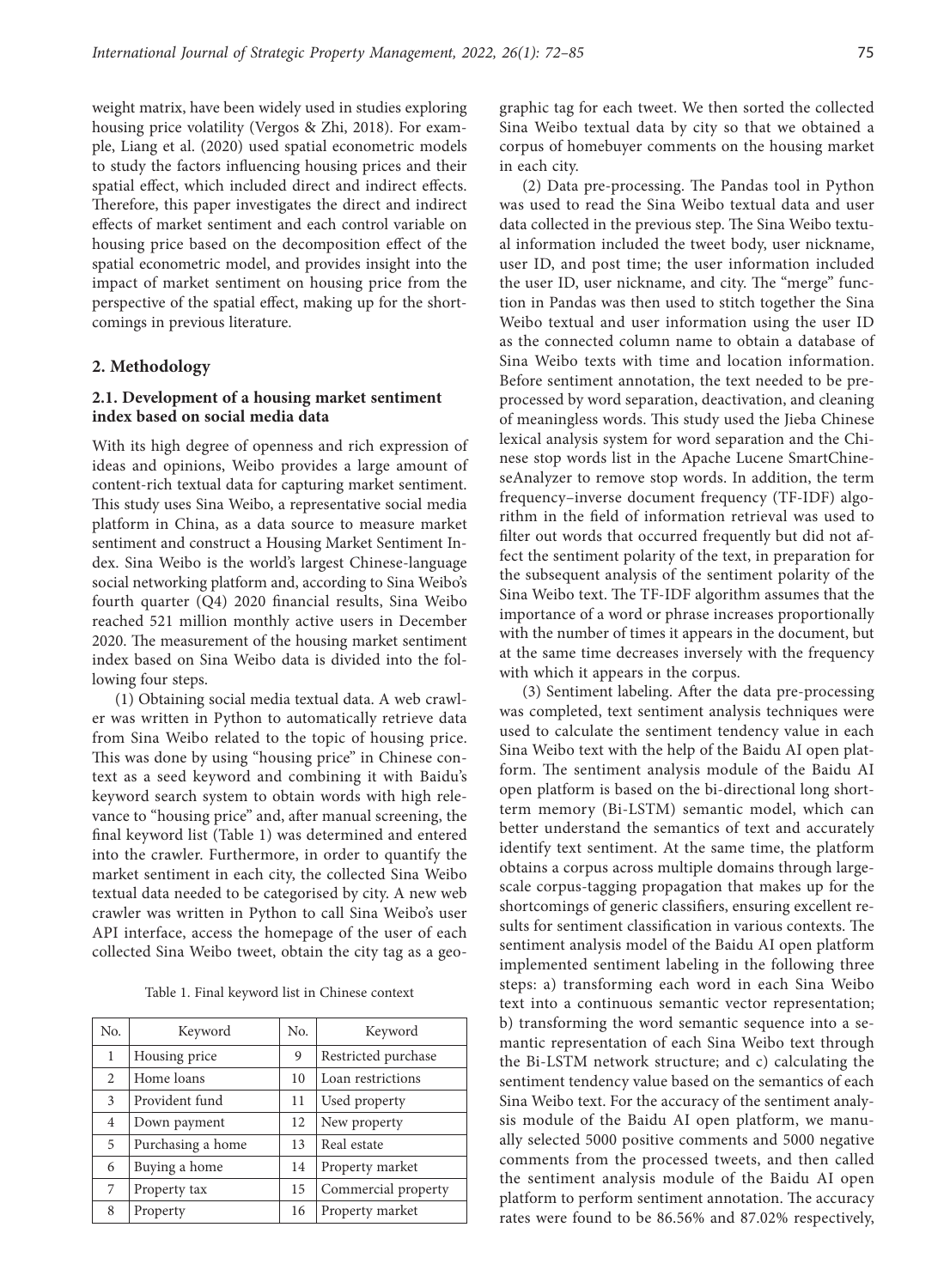proving that the Baidu algorithm is indeed capable of extracting sentiment from text.

(4) Construction of the housing market sentiment index. The range of sentiment tendency values from 0 to 1 was further subdivided into three sub-bands, where 0 to 0.4 represents negative, 0.4 to 0.6 represents neutral, and 0.6 to 1 represents positive (Tian et al., 2020). The housing market sentiment index (*S*) was then obtained for each city in each period according to Equation (1).

$$
S_{it} = \frac{N - pos_{it} - N - neg_{it}}{N - pos_{it} + N - neg_{it}}.
$$
\n(1)

In Equation  $(1)$ ,  $S_{it}$  denotes the housing market sentiment index for city *i* in period *t*; *N\_pos<sub>it</sub>* denotes the number of Sina Weibo texts marked as positive for city *i* in period *t*; and *N\_negit* denotes the number of Sina Weibo texts marked as negative for city *i* in period *t*. The constructed housing market sentiment index (*S*) takes into account a combination of positive and negative comments and uses the difference between the number of both as a percentage of the total number of comments to measure the sentiment index, which measures the attitude of homebuyers towards the real estate market in each city.

### **2.2. Spatial econometric model**

Popular spatial econometric models are the spatial lag model (SLM), spatial error model (SEM), and spatial Durbin model (SDM), which provide methods for analyzing spatial effect. Spatial effects, because of spatial correlation, can be characterized by the SLM and SEM. The SLM considers the spatial autocorrelation of the explanatory variables and introduces the spatial lag term of the explanatory variables on the basis of traditional panel regression models, while the SEM considers the spatial correlation of the error terms and introduces the spatial lag term of the random error terms on the basis of traditional panel regression models. According to the research of Elhorst (2014), the SDM is a formula which is an ordinary type of the SLM and SEM. Compared with the SLM and SEM, the SDM can visually analyze the spatial effect of each control variable and explanatory variable on the explanatory variables and can better describe the spatial effect through direct and indirect effects (Vega & Elhorst, 2015). Tests later in this paper will provide support by using SDM. The following SDM model of market sentiment affecting housing price was developed.

$$
p_{it} = \rho \sum_{j=1}^{N} W_{ij} p_{it} + \sum_{k=1}^{n} (\beta_k X_{it,k} + \theta_k \sum_{j=1}^{N} W_{ij} X_{it,k}) + \mu_i + e_t + \varepsilon_{it}.
$$
\n(2)

In Equation (2), *W* is the spatial weight matrix of  $N \times N$ ;  $W_{ij}$  denotes the element in the *i*-th row and *j*-th column of the spatial weight matrix *W*;  $ρ$ ,  $θ$ <sub>*k*</sub> are the spatial regression coefficients; β*k* are the corresponding parameters; *N* is the number of cities; *n* is the number of independent variables;  $p$  denotes the housing price and  $p_{it}$ denotes the housing price in city *i* in period *t*; *X* denotes

the control variables and *Xit,k* denotes the value of the *k-*th independent variable for city *i* in period *t*.

Before constructing the model, a spatial autocorrelation test of the explanatory variable and the core explanatory variable was first required to determine whether or not a spatial econometric model was necessary. The most common method is to use the Moran index (*Moran's I*), which takes values in the range  $[-1, 1]$  with values greater than 0 indicating a positive spatial correlation and less than 0 indicating a negative spatial correlation. *Moran's I* is calculated using Equation (3).

*Moran's I* = 
$$
\frac{\sum_{i=1}^{N} \sum_{j=1}^{N} W_{ij} (X_i - \overline{X}) (X_j - \overline{X})}{S^2 \sum_{i=1}^{N} \sum_{j=1}^{N} W_{ij}}.
$$
 (3)

In Equation (3),  $S^2 = \frac{1}{N} \sum_{i=1}^{N} (X_i - \overline{X})^2$ 1 1 *i i*  $S^2 = \frac{1}{N} \sum_{i=1}^{1} (X_i - \overline{X})^2; \quad \overline{X} = \frac{1}{N} \sum_{i=1}^{1}$ 1 1 *i i*  $\bar{X} = \frac{1}{N} \sum_{i=1}^{N} X_i$ ,

 $X_i$ ,  $X_j$  denotes the observed values of city *i* and city *j* respectively. In this paper, the values of housing price and housing market sentiment index are substituted into *X* in turn.

There is an individual effect in spatial econometric models; if the individual effect is related to the explanatory variable, then the individual effect is a fixed effect, and conversely if the individual effect is unrelated to the explanatory variable, then the individual effect is a random effect. A spatial econometric model is usually preceded by a Hausman test to determine whether a fixed effect or a random effect is chosen. The null hypothesis is that individual effects are not correlated with the explanatory variables. After the Hausman test, it is also necessary to select the appropriate spatial econometric model among the SLM, SEM and SDM. This is done by constructing the Lagrange multiplier (LM) and robust LM statistics based on model residuals based on a non-spatial panel model to test for spatial lags and spatial errors. If both the LM test and the robust LM test pass, the robustness of the model is further tested by a likelihood ratio (LR) test to verify whether the SDM simplified to the SLM or SEM.

If there is a spatial lag term, the regression coefficients of the econometric model cannot be used directly to capture the marginal effects of the explanatory variables. LeSage and Pace (2009) proposed a partial derivative approach to decompose a spatial effect into direct and indirect effects using spatial cross-sectional data. Elhorst (2014) extended this approach to spatial panel data. Referring to this approach, the SDM can be transferred to Equation (4).

$$
p_{it} = (I - \rho W)^{-1} \sum_{k=1}^{n} (X_{it,k} \beta_k + W X_{it,k} \theta_k) +
$$
  

$$
(I - \rho W)^{-1} (\mu_i + e_t + \varepsilon_{it}).
$$
 (4)

In Equation (4), *I* denotes a unit matrix of  $N \times N$  with diagonal elements of 1 and other elements of 0. The direct and indirect effects of each explanatory variable on *p* are calculated by finding the matrix of partial derivatives of the expected value of *p* with respect to the corresponding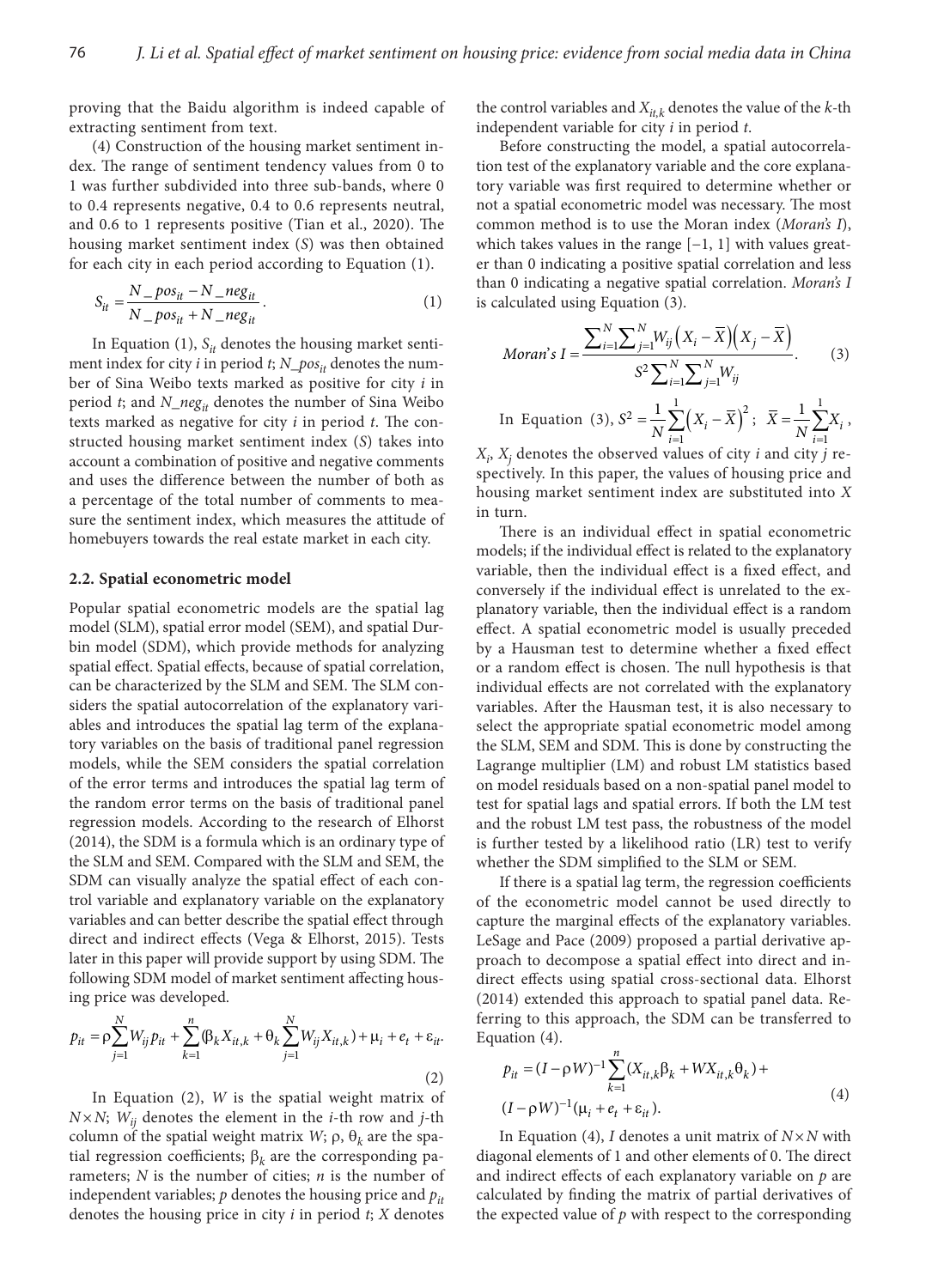explanatory variable in unit 1 up to unit *n* in time. The direct effect measures the magnitude of the effect of each unit change in the dependent variable in the region; and the indirect effect measures the magnitude of the effect of each unit change in the independent variable on the dependent variable in other relevant regions.

#### **2.3. Data sources and spatial weighting matrix**

## (1) Data sources

Considering the representativeness of the data, we selected 36 large and medium-sized cities in mainland China for the study, including 31 provincial capitals and 5 sub-provincial cities (Dalian, Qingdao, Ningbo, Xiamen, and Shenzhen), which have developed economies and large populations, and cover different regions of mainland China. However, due to the lack of relevant data or insufficient number of microblogs in 6 cities (Lhasa, Hohhot, Urumqi, Yinchuan, Xining, and Lanzhou), we excluded these cities in order to ensure data consistency, comparability between cities, and unbiased regression results. The 30 remaining large and medium-sized cities in mainland China were then selected as the study population and the specific city distribution is shown in Figure 1. In addition, China is a vast country with great imbalances in development. Taking the 30 large and medium-sized Chinese cities analyzed in this paper as an example, they are geographically divided into eastern, central and western cities, with cities located in the former region differing more from those in the latter two regions, while those in the latter two regions differing less. We have therefore further divided these 30 cities into the eastern region and the central and western regions according to geographical location and housing prices level. The 18 cities in the eastern region are Beijing, Changchun, Dalian, Fuzhou, Guanghzou, Hangzhou, Haikou, Herbin, Jinan, Nanjing, Ningbo, Qingdao, Shanghai, Shenyang, Shenzhen, Shijiazhuang, Tianjin, Xiamen; The 12 cities in the central and western regions are Changsha, Chengdu, Chongqing, Guiyang, Hefei, Kunming, Nanchang, Nanning, Taiyuan, Wuhan, Xian, Zhengzhou.



mainland China

Most studies of housing price trends examine annual changes in housing prices, but because housing prices often change significantly over the course of a year, examining housing price fluctuations on an annual cycle misses the true character of housing price changes. In addition, given the contagious and time-sensitive nature of market sentiment, the impact of market sentiment on the housing market is concentrated in the short term as homebuyers react to market sentiment in the short term, quickly forming expectations about future housing prices and thus acting directly on their own purchasing behaviour, so the impact of market sentiment on the housing market will be concentrated in the short term. However, too short a periodical examination (e.g., on a daily or monthly basis) is also not very meaningful. On the one hand, due to the large transaction characteristics of housing products, the volume of market transactions in the short term is very limited and hardly has an impact on price fluctuations in the overall housing market. On the other hand, the collection of social media data reveals that monthly data are insufficient for some cities, and quarterly data are even insufficient for the six excluded cities. In addition, the spatial Durbin model used in this paper to study spatial effects is applicable to short panel data with sample sizes larger than the number of periods. On balance, therefore, quarterly data as a research cycle for housing prices takes into account both the availability of data and the assurance that actual changes in housing prices can be captured.

Based on the above considerations, this study uses a quarterly research cycle, using 30 large and medium-sized cities for 20 quarters from January 2016 to December 2020 as the research sample. Except for the housing market sentiment index (*S*), which needs to be constructed separately, housing price data and economic fundamentals data were mainly obtained from the website of the Chinese National Bureau of Statistics (n.d.). Housing price (*p*) is the explained variable, which is expressed as the average sales price of commodity houses in prefecture-level cities and obtained by dividing the total sales price of commodity houses by the area of commodity houses sold, in yuan/m2. Housing price market sentiment (*S*) is the core explanatory variable and was constructed using text sentiment analysis techniques, as described in Section 2.1. The control variables are the amount of investment in property development, mortgage rates, and land prices, referring to the study of Huang et al. (2019), Hui and Ng (2016). The amount of investment in property development reflects the level of development of the housing market, with the symbol *inv*, expressed as the amount of completed investment in residential real estate development, in billions of yuan. Mortgage rates reflect the impact of national macro policies on housing price, with the symbol *r* in %. Nominal mortgage rates were taken from the People's Bank of China website. As nominal mortgage rates are the same across cities, it is not possible to explore the impact of mortgage rates on housing price, so the nominal mortgage Figure 1. Map of 30 large and medium-sized cities in rates were deflated by the Consumer Price Index (*CPI*)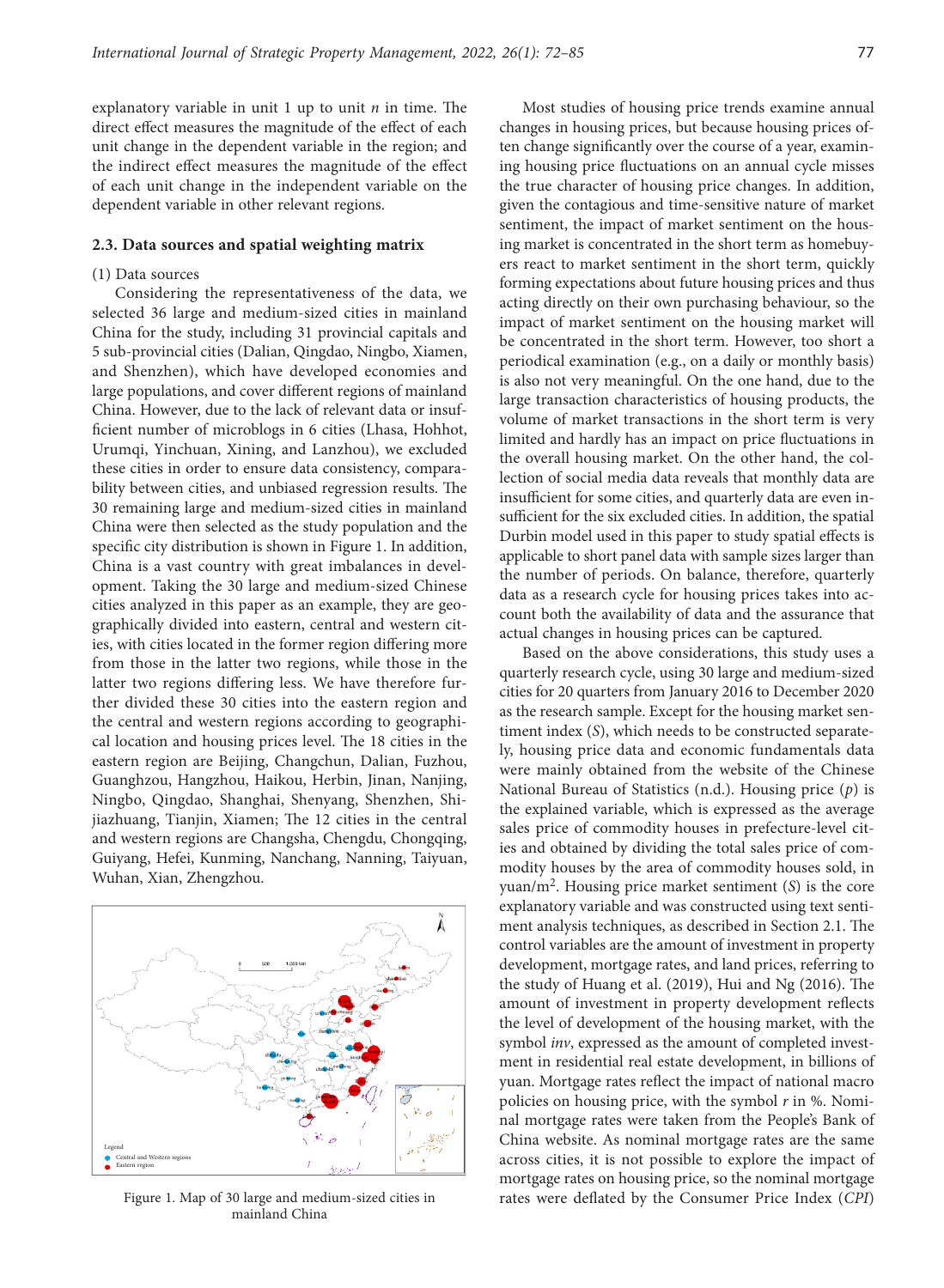for each city to obtain the real mortgage rates for each city. The land price reflects the cost of the property, with the symbol *l*, expressed in yuan/ $m<sup>2</sup>$  using the average floor area price of land sold in the residential category. In addition, to eliminate the effect of inflation *p*, *inv*, and *l* were transformed into real variables by deflating the *CPI*. (2) Spatial weighting matrix

As can be seen from both the estimation of the model and the measurement of the spatial effect, the choice of the spatial weighting matrix is very important in relation to the empirical results. The spatial proximity weighting weights (assuming that things are connected only between regions with a common boundary, two regions with a common boundary take the value of 1, and two regions without a common boundary take the value of 0) and the spatial distance weighting weights distance (assuming that the spatial interaction between two regions is inversely proportional to the distance between the two regions) are the most intuitive and commonly used methods. The spatial proximity weighting matrix cannot truly reflect the spatial association due to the lack of data for cities such as Lhasa. Therefore, the spatial distance weighting matrix was chosen in this study and its matrix elements (*Wij*) were obtained according to Equation (5).

$$
W_{ij} = \begin{cases} 1/d_{ij}, & i \neq j \\ 0, & i = j \end{cases} . \tag{5}
$$

In Equation (5),  $d_{ii}$  denotes the distance between city *i* and city *j*, and the specific values are obtained by calculating the spherical semi-positive vector distance from the latitude and longitude of city *i* and city *j*. The latitude and longitude data for cities were obtained from the National Geomatics Center of China (n.d.).

## **3. Empirical analysis**

#### **3.1. Descriptive analysis of data**

Using the method described in Section 2.1, we ended up with a total of 3861862 Sina Weibo tweets. Our statistics show that the number of Sina Weibo tweets posted in China's top tier cities (Beijing, Shanghai, Shenzhen and Guangzhou) ranged from 150,000–200,000, and the number of tweets in other cities besides these four cities also remained between 100,000 and 150,000, and Figure 2 shows the temporal distribution of the number of Sina Weibo tweets.

From Figure 2, we can see that the average number of Sina Weibo tweets per city is greater than 5,000 per quarter in both the eastern cities and central and western cities, showing an upward trend over time. In addition, the average number of Sina Weibo tweets per city per quarter is greater in the eastern cities than in the central and western cities. This provides a sufficient data source for the next step of sentiment analysis. We also analysed the user groups posting the above collected Sina Weibo tweets and calculate the average age of Sina Weibo users of the collected tweets to be 33.4 years old. According to statistics, the average age of Chinese homebuyers is 33.2 years old, and the average age of our selected group of Sina Weibo users is roughly the same as the average age of homebuyers, indicating that our selected users are likely to be potential homebuyers. This further suggests that it is appropriate to characterize the sentiment of homebuyers by measuring the sentiment of these Sina Weibo groups. In addition, we plotted a line graph of the average housing price in the eastern cities and the central and western cities to reflect the characteristics of housing price fluctuations in the two regions, and the results are shown in Figure 3.



Figure 2. The number of quarterly Sina Weibo tweets in 30 cities in mainland China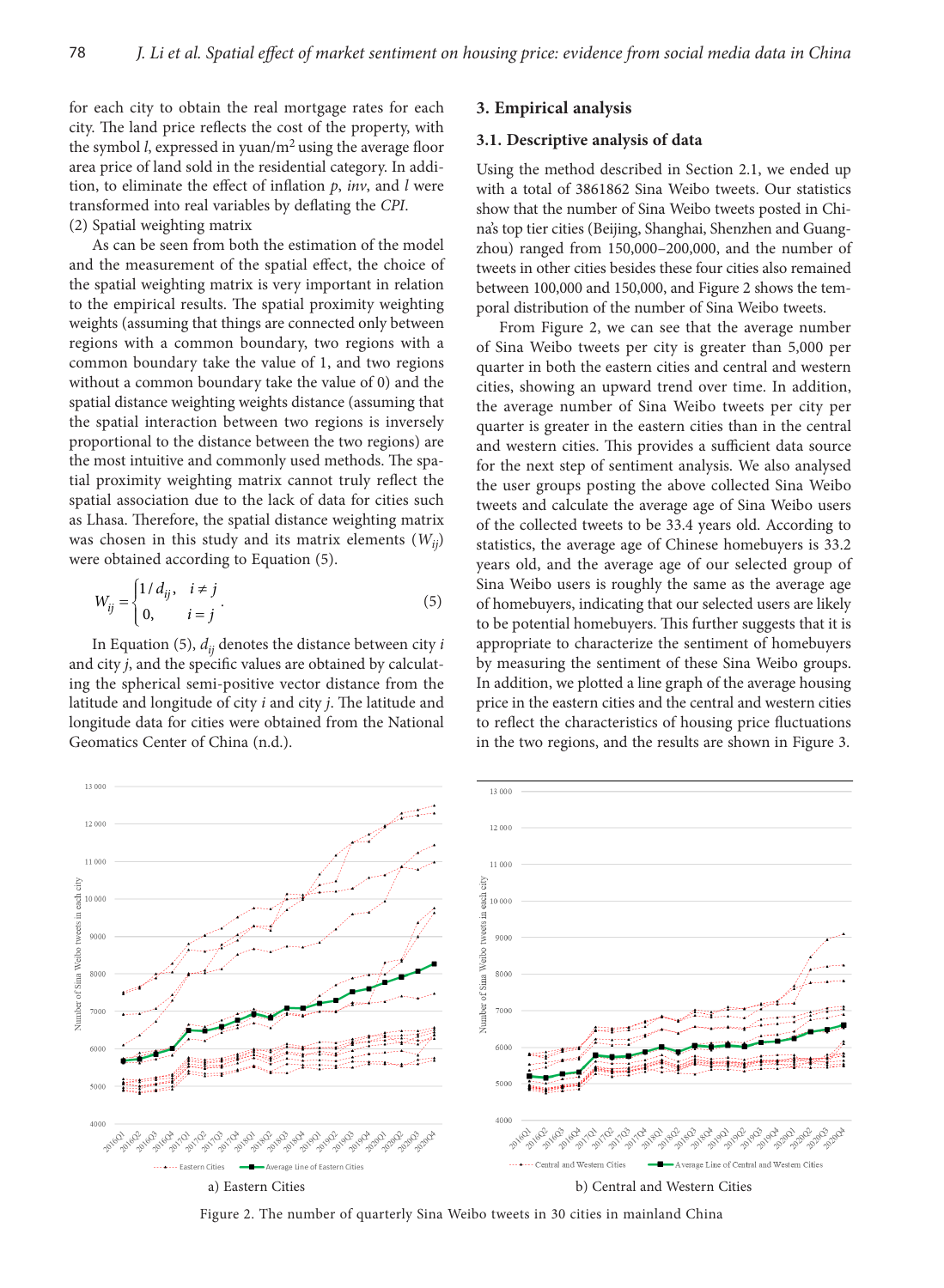

Figure 3. The quarterly housing price in 30 cities in mainland China

| Variable | Mean     | Std. Dev. | Min      | Max    |
|----------|----------|-----------|----------|--------|
| log(p)   | 9.748    | 0.618     | 8.840    | 11.336 |
| S        | $-0.349$ | 0.198     | $-0.681$ | 0.396  |
|          | 4.574    | 0.682     | 2.797    | 6.345  |
| log(inv) | 4.470    | 0.898     | 1.121    | 5.713  |
| log(l)   | 9.252    | 0.941     | 7.858    | 11.403 |

Table 2. Descriptive statistics for each variable

From Figure 3, we can see that housing prices in the eastern cities are generally higher than those in the central and western cities. During the period from 2016 to 2020, the housing prices of 30 large and medium-sized cities all show an upward trend. The average value of housing prices in eastern cities is above 20,000 yuan per sqm, while the housing price level in central and western cities is less than 15,000 yuan per sqm, thus also illustrating the huge difference in housing prices between the eastern cities and the central and western cities. Therefore, it is not only necessary to analyse the spatial effects of the whole sample, but also to subdivide the study sample and analyse the spatial effects of different regions.

In the subsequent regression analysis, the values of *p*, *inv*, and *l* were taken in logarithmic form to eliminate the effect of heteroskedasticity in the empirical process. Descriptive statistics for each variable are shown in Table 2. The results of the sentiment index are in line with expectations. China's housing prices as a whole are on an upward trend, while the group we are looking at does not want to see this, so the average level of overall sentiment is negative, expressed as the mean sentiment index of less than zero.

#### **3.2. Statistical tests for model form selection**

Table 3 shows the test values of the *Moran's I* index for *p* and *S* for the 30 large and medium-sized cities. As can be seen from Table 3, the *Moran's I* values are significant and

Table 3. *Moran's I* values for *p* and *S* from 2016 to 2020

| Year |                 |                   |
|------|-----------------|-------------------|
| 2016 | $0.316*(0.064)$ | $0.106*(0.076)$   |
| 2017 | $0.312*(0.067)$ | $0.108*(0.099)$   |
| 2018 | $0.337*(0.050)$ | $0.119*(0.097)$   |
| 2019 | $0.329*(0.061)$ | $0.237**$ (0.022) |
| 2020 | $0.326*(0.058)$ | $0.151**$ (0.041) |

*Note:* \*\* and \* indicate coefficients are statistically significant at 5% and 10%, respectively.

greater than 0 for each year for both *p* and *S*, indicating a significant positive spatial correlation between housing price and market sentiment in these cities. The *Moran's I* value for housing price was relatively stable from 2016 to 2020, with values around 0.3, indicating a strong positive spatial correlation with housing price. The *Moran's I* value of *S* had a small but year-on-year increase in value, reaching a maximum in 2019 and falling back in 2020. Both *p* and *S* are spatially autocorrelated, so it was necessary to consider the spatial correlation between housing price and market sentiment in the empirical process for each city. A spatial econometric model was needed to further analyze the spatial effect of market sentiment on housing price, otherwise the regression results would be biased.

Hausman test results indicate that the analysis rejects the null hypothesis and passes the significance test at a 1% level of confidence, so a spatial econometric model that includes the fixed effect needed to be developed. Balta (2009) also pointed out that the fixed effect is generally the best choice when the study sample is restricted to certain specific individuals.

In order to determine which model was optimal among the SLM, SEM, and SDM, the LM statistic needed to be calculated and the results are shown in Table 4. The null hypothesis for the LM\_lag and robust LM\_lag tests is that there are no spatial lag effects in the model. The null hypothesis for the LM\_error and robust LM\_error tests is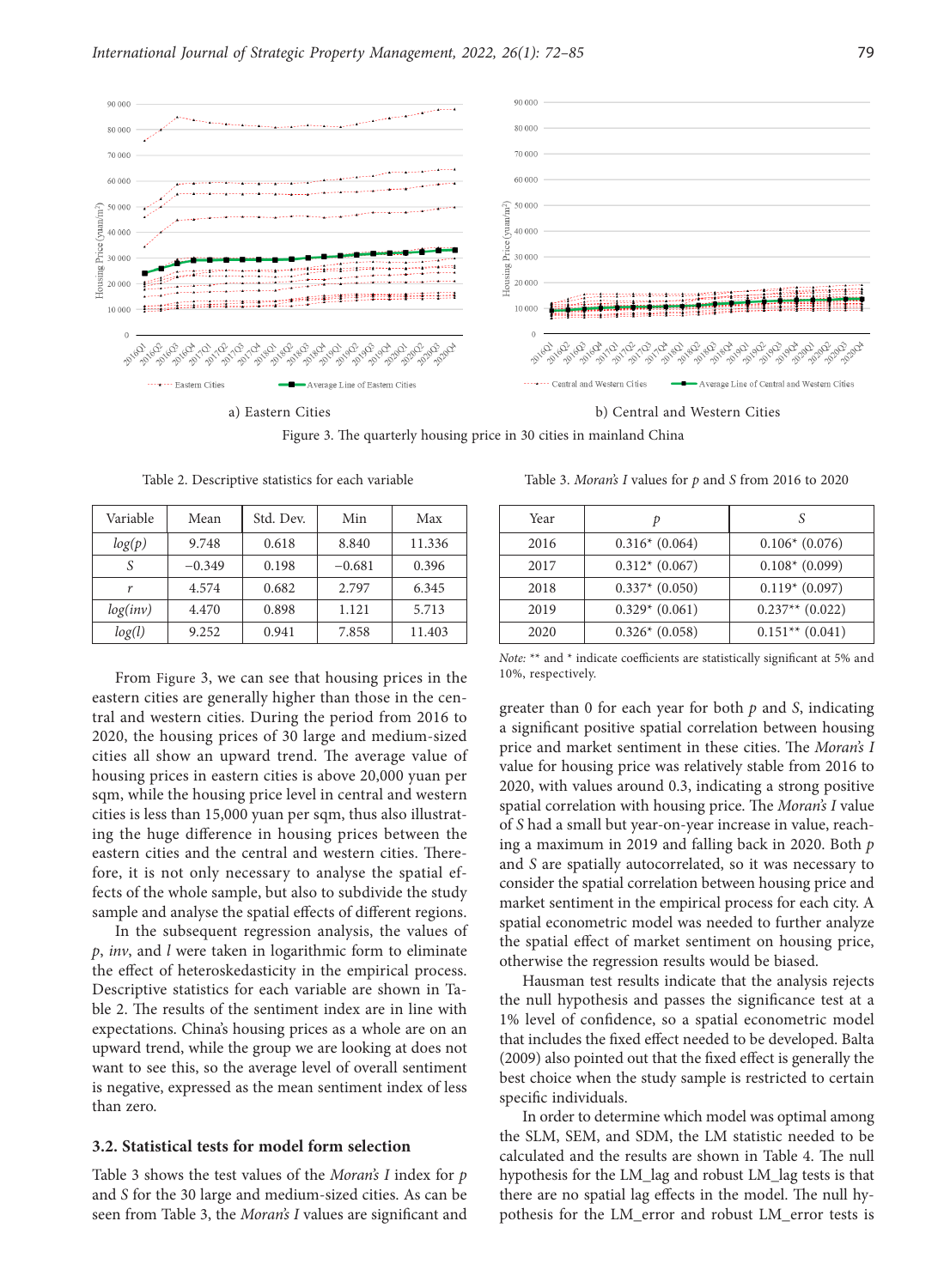that there are no spatial error effects in the model. If there are only spatial lag effects, the SLM is optimal; if there are only spatial error effects, the SEM is optimal; if there are both spatial lag effects and spatial error effects, the SDM is optimal. The test results show that the non-spatial panel model passes the LM lag, robust LM lag, LM error, and robust LM error tests at a 1% level of significance. This suggests both null hypotheses are rejected and there are both spatial lag effects and spatial error effects in the model. To sum up, this study builds an SDM.

Table 4. Statistical tests results for form selection

|                 | <b>Statistic</b> |  |
|-----------------|------------------|--|
| LM_lag          | 550.714***       |  |
| Robust LM_lag   | $66.744***$      |  |
| LM error        | 486.885***       |  |
| Robust LM_error | $2.916*$         |  |

*Note:* \*\*\* and \* indicate coefficients are statistically significant at 1% and 10%, respectively.

Before spatial econometric model regression, an LR test was used to verify whether the SDM would be converted into the SLM or SEM. The two null hypotheses of the LR test were: 1) that the SDM was simplified to the SEM; and 2) that the SDM was simplified to the SLM. If the LR test reaches significance, the null hypothesis is rejected. Table 5 presents the Z and P values for the LR test. According to the test results, both null hypotheses were rejected, thus indicating that the SDM under a fixed effect is robust and more suitable for the data characteristics studied here.

| Null hypothesis       | Z value     | P value |
|-----------------------|-------------|---------|
| SDM simplified to SLM | $21.84***$  | 0.0002  |
| SDM simplified to SEM | $302.40***$ | 0.0000  |

*Note:* \*\*\* indicates coefficients are statistically significant at 1%.

# **3.3. Overall effect of market sentiment on housing price**

Based on the established SDM for regional housing price (Equation 2), regressions were conducted on panel data from 30 large and medium-sized cities in China using STATA version 16 (Stata Corporation, College Station, Texas, USA) and the estimated results are shown in the 4th column of Table 6. The estimation results for the fixed effects non-spatial panel models without and with the inclusion of the sentiment index are given in the 2nd and 3rd columns of Table 6. From the 2nd and 3rd columns, the  $R^2$  of the model increases from 0.4526 to 0.4935 supporting the idea that that adding a sentiment index to the underlying market model enhances the model's ability to explain housing price volatility (Ling et al., 2014). The results comparing between the 3rd and 4th columns show that spatial correlation should be fully considered in the analysis of housing price, meaning that it is reasonable to use the SDM. Firstly, the spatial autoregressive coefficient ( $\rho = 0.5783$ ) is significant, which suggests that housing price is spatially correlated. Secondly, compared to the fixed-effects panel model, the *R*2 of the SDM has improved, with the regression coefficient of *inv* decreasing from 0.327 to 0.076, the regression coefficient of *l* decreasing from 0.213 to 0.077, and the regression coefficient of *S* decreasing from 0.179 to 0.080, indicating that the fixed-effects panel model does not take into account the spatial correlation of housing markets between cities and overestimates the impact of these factors on housing price.

From column 3 of Table 6, the coefficient for *S* is 0.080, which is significant at the 1% level. This indicates that market sentiment has a significant positive effect on housing price. It indicates that positive market sentiment tends to boost public expectations of future housing prices, stimulating enthusiasm to invest in the property market, which in turn drives up housing prices. The coefficient of *W×S* is 0.011, which implies that market sentiment in the local city has a spatial effect of promoting higher housing prices in neighboring cities. The coefficients of *inv* and *l*

| Variable | Non-spatial panel model without S | Non-spatial panel model | sdm           |
|----------|-----------------------------------|-------------------------|---------------|
|          |                                   | $0.179***$ (5.64)       | $0.080***$    |
|          | 0.255444530                       | 0.2274447730            | $0.075$ $410$ |

Table 6. Estimated results for whole sample

 $S$  0.179\*\*\*(5.64) 0.080\*\*\*(3.52) *inv* 0.355\*\*\*(5.18) 0.327\*\*\*(5.12) 0.076\*\*(2.38) *r* −0.009(−0.54) −0.014(−0.80) −0.014(−0.80) −0.036(−1.28) *l* 0.243\*\*\*(6.73) 0.213\*\*\*(6.52) 0.077\*\*\*(14.00)  $W \times S$  0.011(0.63)  $W \times inv$  0.039(1.01) *W* × *r* 0.031(1.26) *W×l* 0.065\*\*\*(7.55)  $\rho$  0.5783\*\*\*(31.21)  $R^2$  0.4526 0.4935 0.6451 *Log\_L* 2492.3507

*Note:* \*\*\* and \*\* indicate coefficients are statistically significant at 1% and 5%, respectively. Z-values are given in parentheses.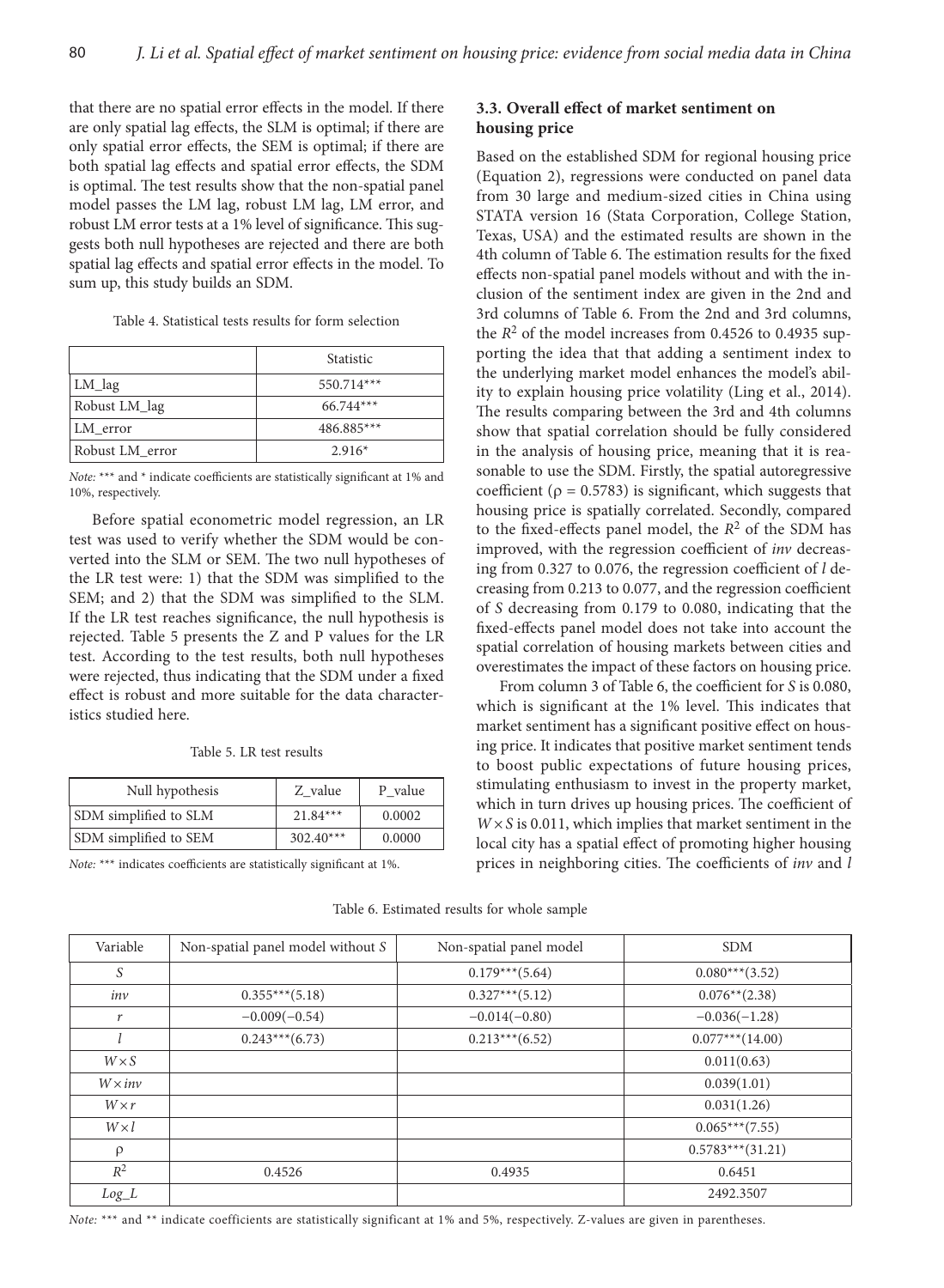are positive and significant, indicating that increased investment by property developers and higher land prices have positive driving effects on housing prices. The coefficient of *r* is negative, indicating that mortgage rates have a negative effect on housing prices.

Due to the inclusion of a spatial lag term in the model, the coefficients of the estimation results do not directly reflect the marginal effects of the variables. The parameters of the coefficients do not represent the exact degree of influence and only indicate whether independent variable has a significant effect on housing prices. Therefore, a partial differential method was used to calculate the direct effects, indirect effects, and total effects to measure the exact degree of influence of the variables, with the results shown in Table 7. As can be seen from column 4 of Table 7, the total effects of *S*, *inv*, and *l* are 0.216, 0.278, and 0.339, respectively, and all pass the significance test, indicating that market sentiment, investment in property development, and land price are all important factors in driving up housing price.

As shown in Table 7, market sentiment has a significant positive direct effect on housing prices. From row 1 of Table 7, the direct effect coefficient of *S* on housing price is 0.185, which is significant at the 1% level. This is mainly due to the particularities of China's housing market, which has developed over a relatively short period of time, does not have a robust information-disclosure mechanism, is less transparent, and is typically a non-effective market. Unlike the stock market where there are more institutional investors, the majority of participants in China's housing market are individuals or households, who have less information, and this asymmetry of information may lead to a tendency to follow the actions of others who are perceived to be better informed. This "herding behavior" allows emotions to play a greater role. In addition, the peculiarities of the illiquid housing market and the restrictions on short selling, combined with a series of regulatory policies in China such as purchase and sale restrictions, further reduce the likelihood of rational and sophisticated participants entering the market to offset mispricing. As a result, market sentiment is more likely to have a strong and lasting impact on China's housing market.

However, it is important to note that a positive coefficient on the housing market sentiment indicator does not indicate that sentiment is positive, but only those changes in market sentiment are in the same direction as fluctua-

Table 7. The direct, indirect, and total effects of the whole sample

| Variable | Direct effect     | Indirect effect   | Total effect       |
|----------|-------------------|-------------------|--------------------|
| S        | $0.185***(4.57)$  | $0.031*(1.73)$    | $0.216***(4.53)$   |
| inv      | $0.184***$ (2.96) | $0.094***$ (3.20) | $0.278***(4.21)$   |
| r        | $-0.040(-1.03)$   | 0.030(1.32)       | $-0.010(-0.26)$    |
|          | $0.237***$ (7.58) | $0.102***(9.00)$  | $0.339***$ (13.11) |

*Note:* \*\*\* and \* indicate coefficients are statistically significant at 1% and 10%, respectively. Z-values are given in parentheses.

tions in housing prices. As sentiment in the Chinese housing market is generally negative, a positive change in market sentiment implies a weakening of the negative course of market sentiment. This is mainly due to the fact that the direction of change in market sentiment is determined by the size of the increase in housing prices rather than the growth or fall in housing prices. On the one hand, when housing prices rise sharply, the negative voice in the market increases and the negative change in market sentiment is reflected in a fall in the sentiment index. As a result of the severe negativity in market sentiment, home buyers are full of complaints about the sharp rise in housing prices. In order to eliminate the negative impact of rising negative sentiment on society, the government will enact strict property market regulation measures to curb the rise of property prices. On the other hand, when housing price rises become smaller, although market sentiment is still negative overall, the degree of negativity decreases and is reflected in an increase in the market sentiment index, which is an indication of a positive change in market sentiment. With the positive change in market sentiment, the negative voices in market sentiment diminish, the market becomes relatively calm and the government adopts mild real estate market controls, which in turn promote higher housing prices. We thus find that positive changes (the negative voice in housing market decreases) in market sentiment boost housing prices and negative changes (the negative voice in housing market increases) dampen them, suggesting that changes in market sentiment and housing price fluctuations are consistent, indicating that changes in market sentiment have a positive effect on housing price fluctuations, resulting in a positive coefficient for the sentiment index. As the rate of increase in housing prices in China's 30 large and medium-sized cities is currently levelling off (as shown in Figure 3), the negative voices in the market have diminished and market sentiment has changed positively, which in turn has contributed to the rise in housing prices. This explains the phenomenon that housing prices are rising despite the fact that market sentiment is the overall negative.

Row 1 of Table 7 also shows that the indirect effect coefficient of *S* is 0.031, which is significant at the 10% level, indicating that market sentiment has a significant positive spatial spillover effect on housing price, with a positive change in market sentiment not only boosting housing prices in the city but also contributing to a rise in housing prices in other cities. We argue that the reason for the spatial effect of market sentiment on housing prices comes from the rigid demand of the homebuyer group. The Chinese believe that "a house means a home", plus in China the youth group is the main home buyer and owning a home is a pre-requisite for them to get married, so home buyers are more sensitive to information on housing prices. When the market sentiment index of a city rises, it indicates that the previous housing price rises in that city have previously become smaller. Home buyers in the city will share their views online, and home buyers in neighbouring cities will receive these messages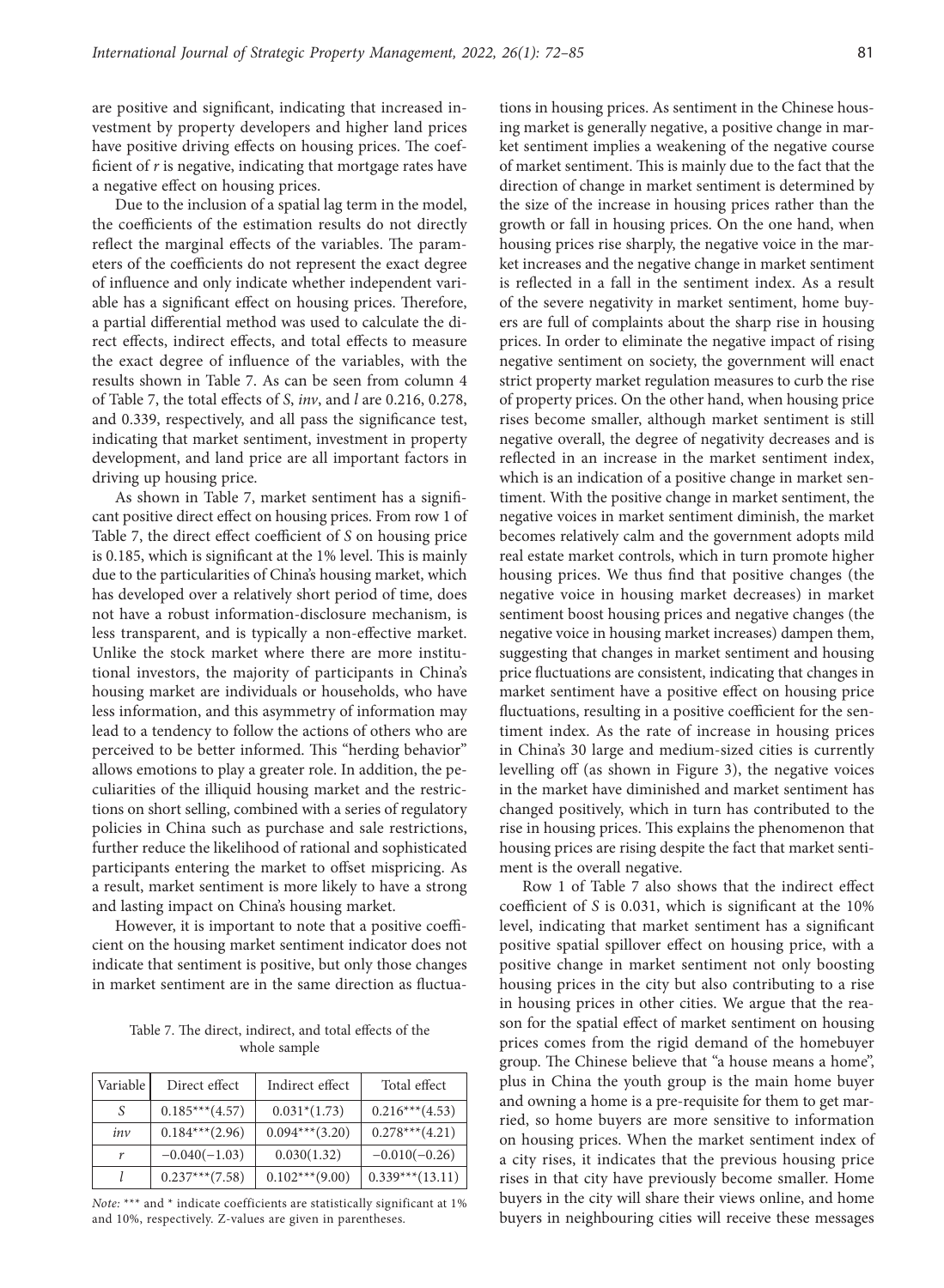through social media. Due to rigid demand, they will have expectations that housing price rises in their city will also become smaller, at which point the market sentiment changes positively and the market sentiment index will rise. As changes in market sentiment have a positive effect on house price volatility, it can lead to a small increase in housing prices of neighboring cities. In addition, the indirect effect is smaller than the direct effect due to the time-sensitive nature of the spread of market sentiment and the fact that local home buyers are more likely to be affected by local market sentiment and thus engage in home-buying behavior causing housing price volatility. Although the spatial spillover effect is smaller than the direct effect, it is still not negligible.

Among the control variables, investment in property development and land price have a significant positive effect on housing price in the city, while mortgage interest rates have a negative but non-significant effect on housing price. The direct and indirect effects of *inv* are 0.184 and 0.094, respectively, both significant at the 1% level, as shown in row 2 of Table 7. Row 3 of Table 7 shows that the direct and indirect effects of *l* are 0.237 and 0.102, both significant at the 1% level. The direct and indirect effects of *r* do not pass the significance test, as shown in row 4 of Table 7. This may be related to the excessive rise in housing prices in China, where a reduction in mortgage rates is not effective in increasing market demand due to high housing prices, and therefore does not have a significant effect on housing price volatility. The above analysis suggests that positive changes in housing market sentiment, increased investment in property development, and rising land prices all contribute to higher housing prices in local and neighboring cities.

## **3.4. Comparing results for different regions**

When analyzing the spatial effect, it is necessary to examine the geographical regional differences in market sentiment affecting housing price. This study therefore divides the 30 large and medium-sized cities into the eastern region and the central and western regions by geographical location. In China, the eastern region of the country was the first to open up and has a high level of economic development, while the central and western regions are less economically developed. Table 8 gives the estimation results from the SDM for the eastern region and the central and western regions. The results of two sub-samples are consistent with the whole sample, thus demonstrating the robustness of the model.

The results in Table 8 show that the total effects of *S*, *inv*, and *l* are positive and significant in both the eastern region and the central and western regions. The total effects of *S* are 0.240 and 0.149 in the eastern region and the central and western regions, respectively; the total effects of *inv* are 0.287 and 0.167 in the eastern region and the central and western regions, respectively; and the total effects of *l* are 0.333 and 0.746 in the eastern region and the central and western regions, respectively. This indicates

|          | Variable       | Eastern           | Central and<br>Western |
|----------|----------------|-------------------|------------------------|
|          | S              | $0.089***$ (3.86) | $0.066**$ (2.44)       |
|          | inv            | $0.076*(2.39)$    | $0.1269***$ (2.84)     |
|          | r              | $-0.037(-1.32)$   | $-0.020(-0.57)$        |
|          | $\mathcal{I}$  | $0.077***$ (3.97) | $0.274***(11.17)$      |
|          | $W \times S$   | 0.012(0.70)       | 0.019(0.94)            |
|          | $W \times inv$ | 0.044(1.14)       | $-0.032(-0.66)$        |
|          | $W \times r$   | 0.031(1.26)       | 0.013(0.35)            |
|          | $W \times l$   | $0.065***(3.48)$  | $0.1553***(9.18)$      |
| Direct   | S              | $0.205***(5.19)$  | $0.117***$ (3.28)      |
| effect   | inv            | $0.192***$ (3.12) | $0.129***$ (3.16)      |
|          | R              | $-0.042(-1.09)$   | $-0.016(-0.51)$        |
|          | $\mathcal{I}$  | $0.233***(7.23)$  | $0.536***(9.89)$       |
| Indirect | S              | $0.035*(1.90)$    | 0.032(1.53)            |
| effect   | inv            | $0.095***$ (3.23) | 0.038(0.67)            |
|          | r              | 0.030(1.32)       | 0.004(0.10)            |
|          | l              | $0.102***(9.45)$  | $0.210***$ (14.05)     |
| Total    | S              | $0.240***$ (5.21) | $0.149***$ (3.54)      |
| effect   | inv            | $0.287***$ (4.39) | $0.167***(2.98)$       |
|          | r              | $-0.012(-0.32)$   | $-0.012(-0.31)$        |
|          | $\mathcal{I}$  | $0.333***(12.74)$ | $0.746***$ (13.17)     |
|          | $R^2$          | 0.6485            | 0.8999                 |
|          | $Log\_L$       | 2495.3673         | 700.7661               |

Table 8. Results of SDM for Eastern region and Central and Western regions

*Note*: \*\*\*, \*\*, and \* indicate coefficients are statistically significant at 1%, 5%, and 10%, respectively. Z-values are given in parentheses.

that housing prices in eastern cities are more influenced by market sentiment. Among the economic fundamentals factors, property development investment has a stronger effect in the eastern region than in the central and western regions, while land price has a greater degree of influence in the central and western cities. Unlike the other variables, the total effect of  $r$  is negative and insignificant for housing prices in both the eastern region and the central and western regions, consistent with the whole sample, indicating that an increase in mortgage rates does not have a significant negative impact on housing price volatility.

The direct effects of *S* are 0.205 and 0.117 in the eastern region and the central and western regions, respectively, both significant at the 1% level. This indicates that housing price is significantly influenced by the local market sentiment and that this effect is stronger in the eastern region than in the central and western regions. The eastern housing market is the core component of China's housing market, with a higher level of development, a larger resident population, high resident income, strong purchasing power, higher public market participation, more active transactions, and information asymmetry. However, at the same time, due to high housing prices, the rate of home ownership is rather lower, resulting in a greater demand for rigid home ownership. These conditions make homebuyers also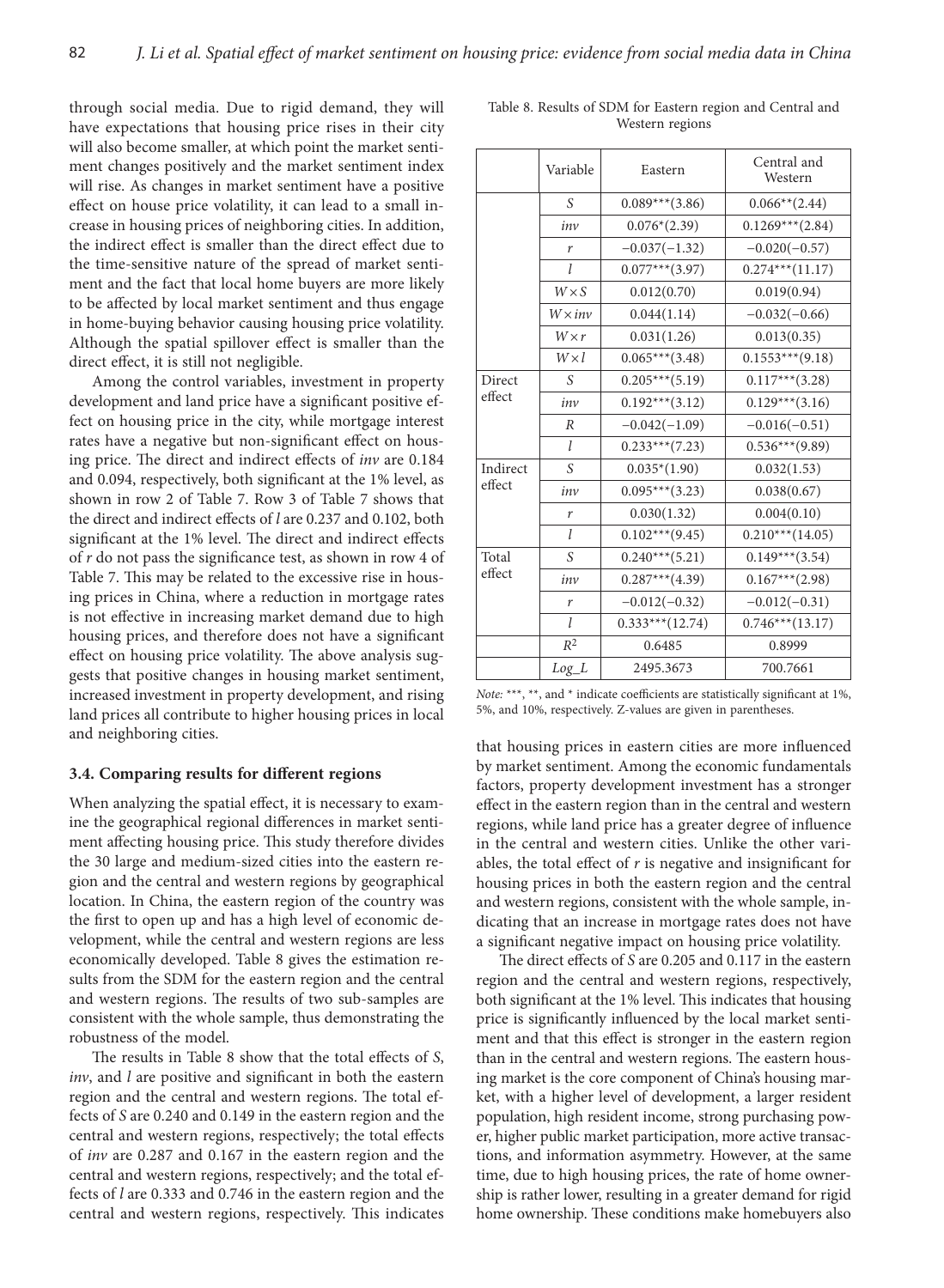more susceptible to market sentiment, with stronger levels of disposition effects, noisy transactions, and herd utility in the housing market, leading to irrational home-buying behavior, which further exacerbates irrational housing price increases. So the direct effect of market sentiment on housing price is stronger in the eastern region.

In the eastern region, the indirect effect of *S* is 0.035, indicating that market sentiment has a positive spatial spillover effect on housing price in the eastern region; that is, higher market sentiment has a positive impact on neighboring cities' housing prices. The indirect effect of *S* in the central and western regions is not significant, indicating that no significant spatial spillover effect of market sentiment occurs in the central and western cities. This shows that the spatial spillover effect of market sentiment in China's housing market mainly comes from the eastern region. This phenomenon may be due to the differences in the levels of city development and population movement between the eastern region and the central and western regions. Cities in the eastern region are mostly municipalities directly under the central government, regional central cities, economically developed eastern regions, and open coastal cities, which not only have strong economic bases and large middle class populations, but also have convenient transportation and the ability to radiate to many surrounding cities. Cities in the eastern region therefore have strong demographic competitiveness, making it easier for them to attract an inflow of people, especially young people, which in turn spreads market sentiment in the cities in the eastern region and has a strong spatial spillover effect on housing price.

## **Conclusions**

This study has tested the impact of market sentiment on housing price in the social media environment from the perspective of behavioral finance theory. We used text sentiment analysis techniques to capture housing market sentiment in social media and constructed a housing market sentiment index for 30 large and medium-sized cities in China, which uses the advantages of big data such as timeliness and foresight to make up for the shortcomings of using indirect indicators such as macroeconomic indicators to characterize sentiment. Considering the existence of correlation in the housing market and the phenomenon of propagation of market sentiment, an SDM has been constructed and empirically analyzed to verify the spatial effect of market sentiment on housing price volatility, while avoiding the problem of omission of spatial utility found in most studies and improving the precision of parameter estimation, which is novel in this research area in relation to studying the spatial spillover effect of market sentiment. In addition, this study has explored the heterogeneity of the spatial effect of market sentiment on housing price from the perspective of geographical region.

The study concludes that market sentiment, investment in property development, and land price all affect housing price. Ignoring the spatial correlation of housing markets would overestimate the impact of each factor on housing prices. For the total sample, a positive change in housing market sentiment leads not only to an increase in local housing price (a direct effect), but also to increases in neighboring cities (an indirect effect). In other words, market sentiment affects housing price inflation in two ways: the first is by directly influencing the expectations of local home buyers, which in turn increases price changes in the local housing market, as reflected by the direct effect coefficient; and the second is by influencing the expectations of home buyers in neighboring cities through spatial spillover effects, leading to increased price changes in the neighbouring cities' housing markets, as reflected by the indirect effect coefficient. The indirect effect is smaller than the direct effect. This process provides us with the possibility to explore the fluctuation of house prices and the future trend of the real estate market. In addition, the spatial effect of market sentiment on housing price is heterogeneous in terms of geographical region. In the eastern region, the direct effects of market sentiment are stronger than in the central and western regions, while spatial spillover effects are observed only in the eastern region.

The study also has policy implications, as the findings can help governments and policymakers understand future housing price volatility based on market sentiment and become better able to formulate strategies to achieve a healthy housing market. Governments and policymakers can use this housing market sentiment index as a monitoring indicator of online market sentiment and incorporate it into an early-warning system for the housing market. When the housing market sentiment index changes too much, timely measures can be taken to stabilize market sentiment and thus stabilize local and neighboring cities' housing prices. The government should also consider the housing market sentiment index to reflect public expectations and pay attention to changes in public opinion when formulating real estate regulation policies, strengthen the management of housing market sentiment in social media, and consider the strength and direction of policies, so as to effectively achieve its macroeconomic regulation objectives for the housing market.

## **Funding**

This work was supported by humanities and social science research of the Henan Provincial Education Department under Grant 2018-ZZJH-561; the China Scholarship Council under Grant 201908410367; and the Henan Philosophy and Social Science Planning Project under Grant 2018BJJ049.

# **References**

Alkay, E., Watkins, C., & Keskin, B. (2018). Explaining spatial variation in housing construction activity in Turkey. *International Journal of Strategic Property Management*, *22*(2), 119–130. <https://doi.org/10.3846/ijspm.2018.443>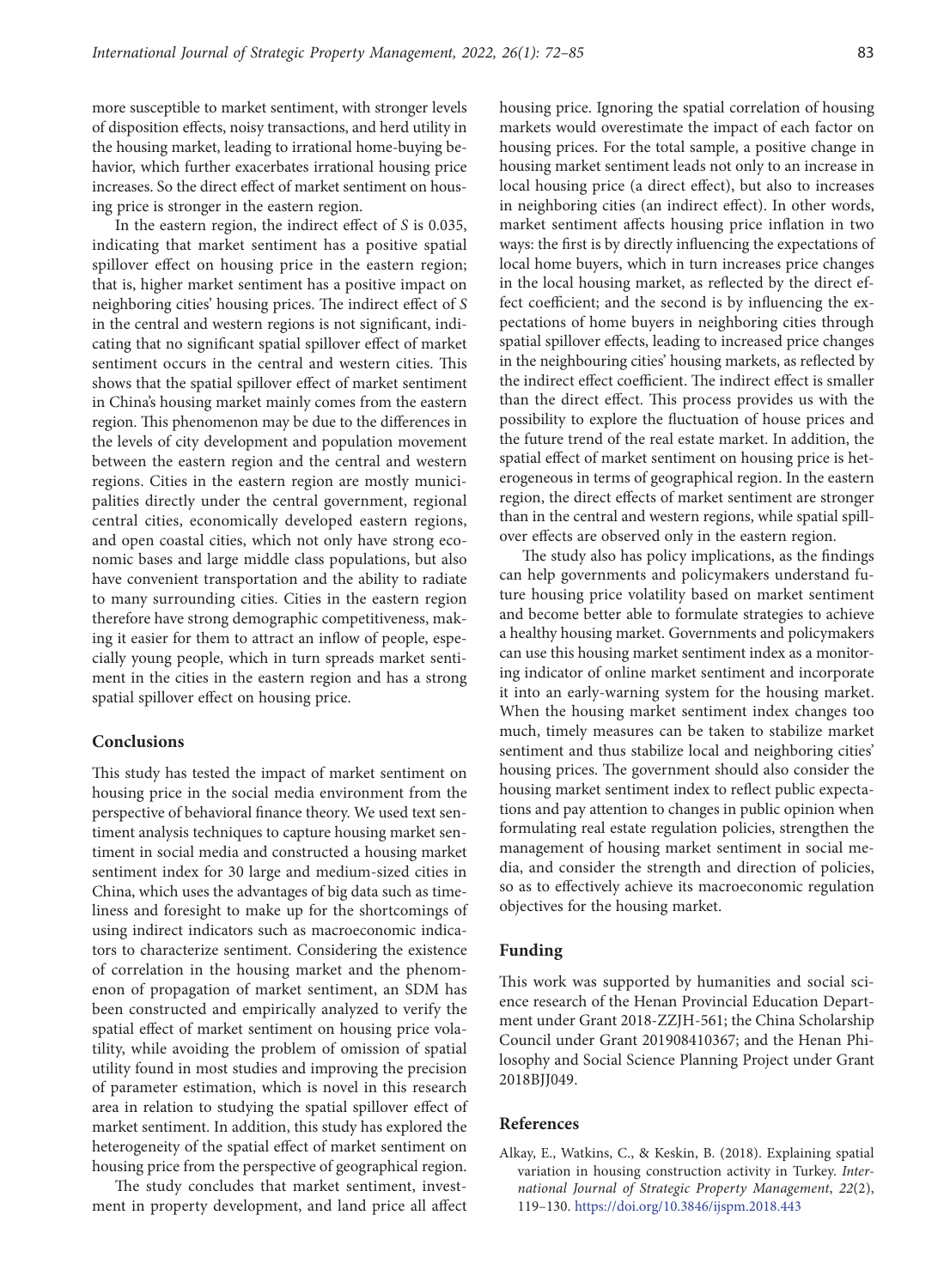Ardèvol-Abreu, A., & Gil de Zúñiga, H. (2017). Effects of editorial media bias perception and media trust on the use of traditional, citizen, and social media news. *Journalism & Mass Communication Quarterly*, *94*(3), 703–724. <https://doi.org/10.1177/1077699016654684>

Bailey, M., Cao, R., Kuchler, T., & Stroebel, J. (2018). The economic effects of social networks: evidence from the housing market. *Journal of Political Economy*, *126*(6), 2224–2276. <https://doi.org/10.1086/700073>

Baker, M., & Wurgler, J. (2007). *Investor sentiment in the stock market* (Working Paper No. 13189). National Bureau of Economic Research. <https://doi.org/10.3386/w13189>

Balcilar, M., Bouri, E., Gupta, R., & Kyei, C. K. (2021). Highfrequency predictability of housing market movements of the United States: the role of economic sentiment. *Journal of Behavioral Finance*, *22*(4), 490–498. <https://doi.org/10.1080/15427560.2020.1822359>

Bayer, P., Mangum, K., & Roberts, J. W. (2021). Speculative fever: investor contagion in the housing bubble. *American Economic Review*, *111*(2), 609–651.

<https://doi.org/10.1257/aer.20171611>

Beracha, E., Lang, M., & Hausler, J. (2019). On the relationship between market sentiment and commercial real estate performance–a textual analysis examination. *Journal of Real Estate Research*, *41*(4), 605–638.

<https://doi.org/10.22300/0896-5803.41.4.605>

Case, K. E., & Shiller, R. J. (2003). Is there a bubble in the housing market? *Brookings Papers on Economic Activity*, *2003*(2), 299–362. <https://doi.org/10.1353/eca.2004.0004>

Case, K. E., Shiller, R. J., & Thompson, A. K. (2012). What have they been thinking? Homebuyer behavior in hot and cold markets. *Brookings Papers on Economic Activity*, *2012*(1), 265–315. <https://doi.org/10.1353/eca.2012.0014>

Cerchiello, P., Giudici, P., & Nicola, G. (2017). Twitter data models for bank risk contagion. *Neurocomputing*, *264*, 50–56. <https://doi.org/10.1016/j.neucom.2016.10.101>

Cerchiello, P., & Nicola, G. (2018). Assessing news contagion in finance. *Econometrics*, *6*(1), 5.

<https://doi.org/10.3390/econometrics6010005>

Clayton, J., Ling, D. C., & Naranjo, A. (2009). Commercial real estate valuation: Fundamentals versus investor sentiment. *The Journal of Real Estate Finance and Economics*, *38*(1), 5–37. <https://doi.org/10.1007/s11146-008-9130-6>

Da, Z., Engelberg, J., & Gao, P. (2015). The sum of all FEARS investor sentiment and asset prices. *The Review of Financial Studies*, *28*(1), 1–32. <https://doi.org/10.1093/rfs/hhu072>

De Long, J. B., Shleifer, A., Summers, L. H., & Waldmann, R. J. (1990). Noise trader risk in financial markets. *Journal of Political Economy*, *98*(4), 703–738.<https://doi.org/10.1086/261703>

DeFusco, A., Ding, W., Ferreira, F., & Gyourko, J. (2018). The role of price spillovers in the American housing boom. *Journal of Urban Economics*, *108*, 72–84. <https://doi.org/10.1016/j.jue.2018.10.001>

Dietzel, M. (2015). Sentiment-based predictions of housing market turning points with Google trends. *International Journal of Housing Markets and Analysis*, *9*, 108–136. [https://doi.org/10.15396/eres2015\\_3](https://doi.org/10.15396/eres2015_3)

Elhorst, J. P. (2014). *Spatial econometrics*. Springer. <https://doi.org/10.1007/978-3-642-40340-8>

Fischer, M., & Stamos, M. Z. (2013). Optimal life cycle portfolio choice with housing market cycles. *The Review of Financial Studies*, *26*(9), 2311–2352.<https://doi.org/10.1093/rfs/hht010>

Gao, Q., & Zhao, T. (2018). The influence of home buyer sentiment on Chinese housing prices–based on media text mining. *International Journal of Economics and Finance*, *10*, 145–145. <https://doi.org/10.5539/ijef.v10n9p145>

Gao, Y., Zhao, K., Wang, C., & Liu, C. (2020). The dynamic relationship between internet attention and stock market liquidity: a thermal optimal path method. *Physica A: Statistical Mechanics and its Applications*, *550*, 124180. <https://doi.org/10.1016/j.physa.2020.124180>

Giannini, R., Irvine, P., & Shu, T. (2019). The convergence and divergence of investors' opinions around earnings news: evidence from a social network. *Journal of Financial Markets*, *42*, 94–120. <https://doi.org/10.1016/j.finmar.2018.12.003>

Granziera, E., & Kozicki, S. (2015). House price dynamics: fundamentals and expectations. *Journal of Economic Dynamics and Control*, *60*, 152–165. <https://doi.org/10.1016/j.jedc.2015.09.003>

Hausler, J., Ruscheinsky, J., & Lang, M. (2018). News-based sentiment analysis in real estate: a machine learning approach. *Journal of Property Research*, *35*, 344–371. <https://doi.org/10.1080/09599916.2018.1551923>

Heinig, S., & Nanda, A. (2018). Measuring sentiment in real estate – a comparison study. *Journal of Property Investment & Finance*, *36*(3), 248–258. <https://doi.org/10.1108/JPIF-05-2017-0034>

Huang, R., Zuo, W., & Bi, L. (2015). Predicting the stock market based on microblog mood. *Journal of Industrial Engineering/ Engineering Management*, *29*(01), 47-52+215. <https://doi.org/10.13587/j.cnki.jieem.2015.01.006>

Huang, Y., Hong, W., & Yu, H. (2019). How does the market sentiment affect urban housing price. *Economic Theory and Business Management*, *07*, 75–88 (in Chinese).

Hui, E. C. M., & Ng, I. M. H. (2016). Access to mortgage credit and housing price dynamics. *International Journal of Strategic Property Management*, *20*(1), 64–76. <https://doi.org/10.3846/1648715X.2015.1103802>

Hui, E. C., & Wang, Z. (2014). Market sentiment in private housing market. *Habitat International*, *44*, 375–385. <https://doi.org/10.1016/j.habitatint.2014.08.001>

Lam, C. H. L., & Hui, E. C. M. (2018). How does investor sentiment predict the future real estate returns of residential property in Hong Kong? *Habitat International*, *75*, 1–11. <https://doi.org/10.1016/j.habitatint.2018.02.009>

Lambertini, L., Mendicino, C., & Punzi, M. T. (2013). Expectation-driven cycles in the housing market: evidence from survey data. *Journal of Financial Stability*, *9*(4), 518–529. <https://doi.org/10.1016/j.jfs.2013.07.006>

Lee, C., & Park, K. (2018). Analyzing the rent-to-price ratio for the housing market at the micro-spatial scale. *International Journal of Strategic Property Management*, *22*(3), 223–233. <https://doi.org/10.3846/ijspm.2018.1416>

Leitch, D., & Sherif, M. (2017). Twitter mood, CEO succession announcements and stock returns. *Journal of Computational Science*, *21*, 1–10. <https://doi.org/10.1016/j.jocs.2017.04.002>

LeSage, J., & Pace, R. K. (2009). *Introduction to spatial econometrics*. Chapman and Hall/CRC. <https://doi.org/10.1201/9781420064254>

Li, J., Hu, Y., & Liu, C. (2020). Exploring the influence of an urban water system on housing prices: case study of Zhengzhou. *Buildings*, *10*(3), 44. <https://doi.org/10.3390/buildings10030044>

Li, J., Zheng, L., Liu, C., & Shen, Z. (2021). Information spillover effects of real estate markets: evidence from ten metropolitan cities in China. *Journal of Risk and Financial Management*, *14*(6), 244. <https://doi.org/10.3390/jrfm14060244>